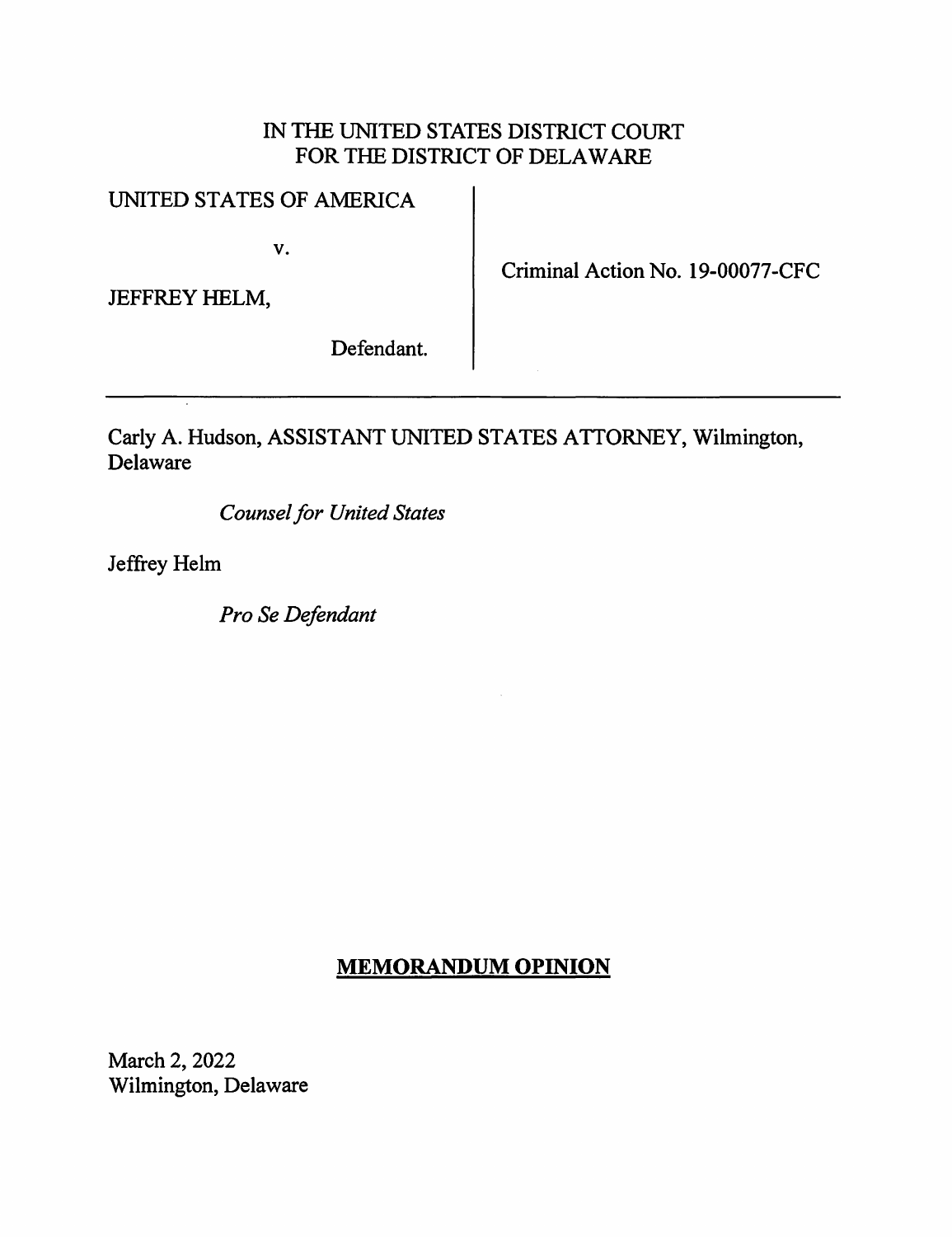Com POINT HIEF II IDGE.

Pending before me is Defendant Jeffrey Helm's Motion for Compassionate Release Pursuant to Title 18 U.S.C. § 3582(c)(1)(A). D.I. 53. Section  $3582(c)(1)(A)(i)$  empowers the Court to modify a term of imprisonment when "extraordinary and compelling reasons warrant such a reduction" after considering sentencing factors under  $\S$  3553. Helm contends that his sentence should be reduced because of the ongoing COVID-19 pandemic and his asthma, D.I. 53 at 5- 11; Helm's "commendable prison conduct," **D.I.** 53 at 13-14; and the incapacity of the caregiver of Helm's daughter, D.I. 53 at 14-16. The Government opposes Helm's motion. *See* D.I. 54.

### **I. BACKGROUND**

Helm is 35 years old. He was sentenced to 60 months of incarceration for possession of marijuana with intent to distribute and 72 months of incarceration for possession of a firearm by a prohibited person, with the sentences to run concurrently. Helm has been detained since June 2019. Tr. of Oct. **1,** 2020 Hr'g at 48. The Government states that Helm's anticipated release date is February 6, 2026. D.I. 54 at 3.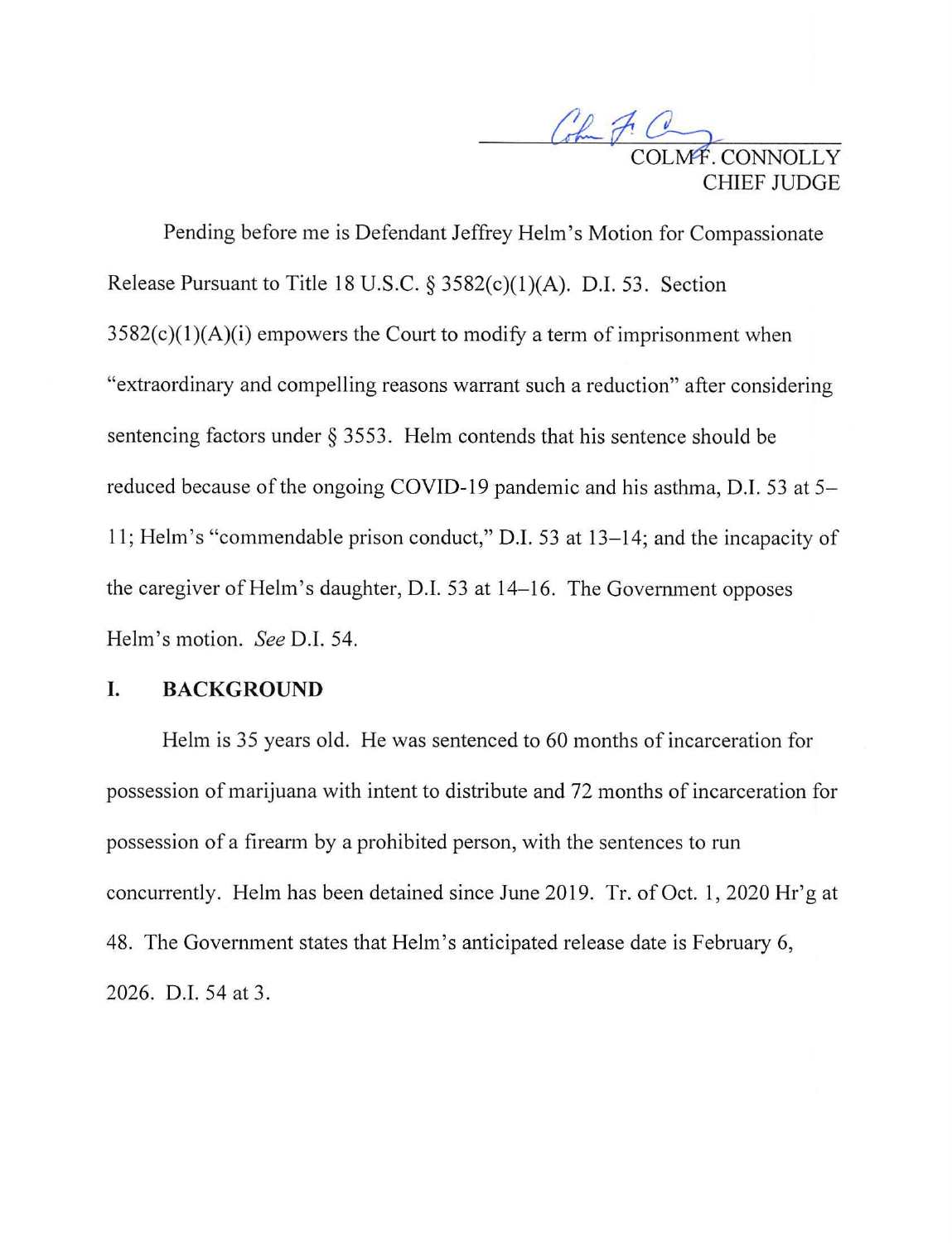### **A. Helm's Health and COVID-19 Risk**

Helm has asthma and, according to the Government, a history of smoking, preexisting conditions that increase his risk of serious illness from COVID-19. D.I. 53 at 8; D.I. 55 at 4. Helm is currently incarcerated at Fort Dix and alleges that "persistent failures to take even the most modest possible [COVID] precautions" and "large-scale" outbreaks of COVID-19 at Fort Dix have left him vulnerable to "grave health consequences" from a COVID-19 infection. D.I. 53 at 8-11. The Government asserts that Helm lacks an asthma diagnosis; that Helm's nasal allergy symptoms are not severe; and that Helm previously tested positive for COVID-19 and recovered without symptoms. D.I. 55 at 4-5; D.I. 55, Exhibit A (medical records of Feb. 11, 2021). Further, according to the Government, "the Bureau of Prisons ('BOP') [has] made extensive changes to its operations" to respond to the pandemic and the BOP had fully vaccinated roughly 70 percent of Fort Dix's inmates, including Helm, as of January 11, 2022. D.I. 54 at 5-9; D.I. 55 at 5; D.I. 55, Exhibit A (medical records of Nov. 23, 2020, showing two doses of the Pfizer vaccine). As of February 23, 2022, there had been two deaths due to COVID-19 at Fort Dix. COVID-19: Coronavirus, Fed. Bur. Prisons (Accessed Feb. 24, 2022, 10:30 AM ET), https://www.bop.gov/coronavirus/.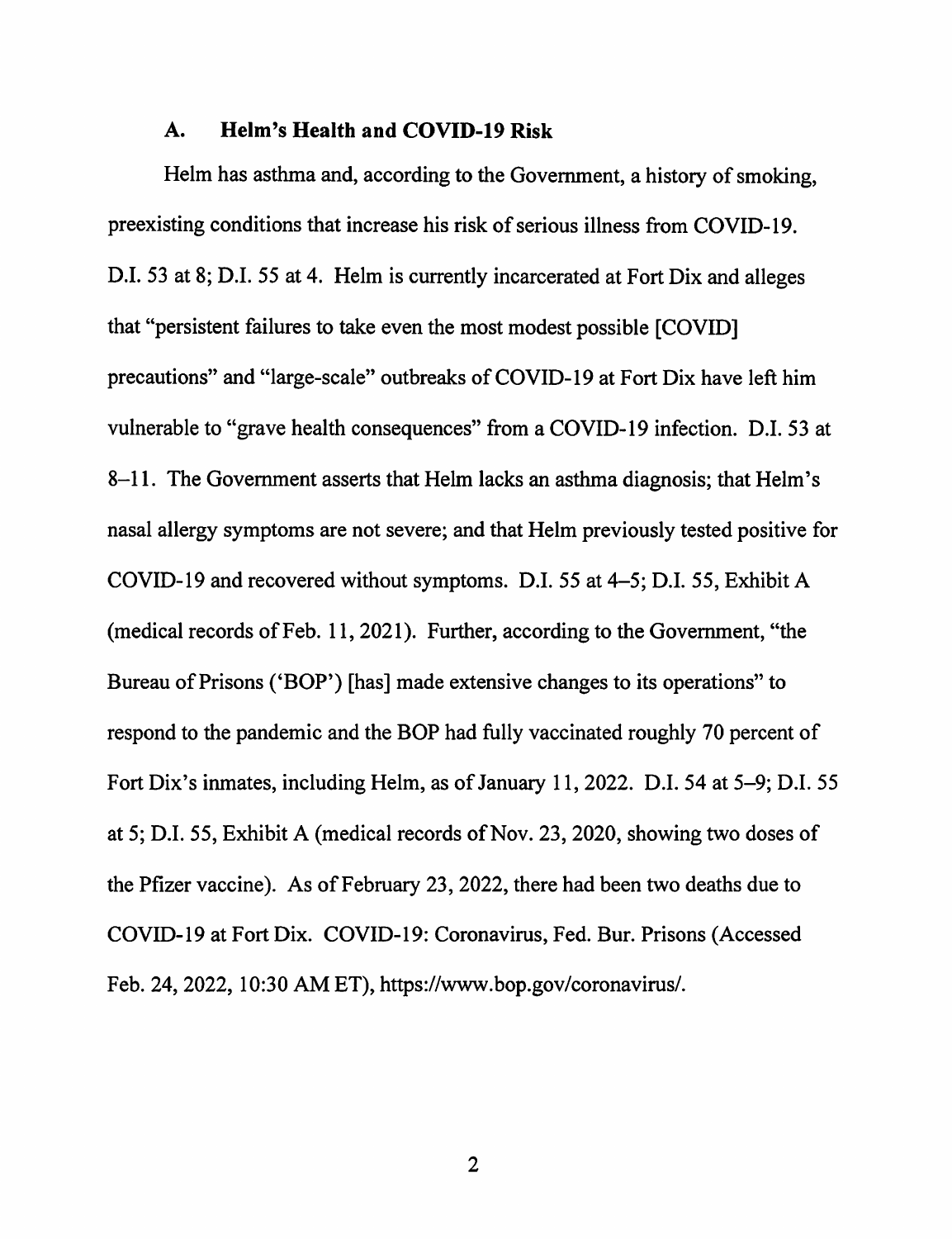#### **B. Helm's Conduct in Prison**

Helm states and provides evidence that he has participated in extensive coursework while in prison. D.I. 53 at 13-14, 22. Helm also received multiple certificates lauding his vocational work at FDC Philadelphia; these certificates cited his willingness to "offer[] unofficial mentoring" and his status as a "model inmate." D.I. 53 at 23-28. While Helm stated that he "has not received a disciplinary report during his incarceration in the BOP," the Government provided evidence that Helm was sanctioned for possessing a hazardous tool on November 23, 2021. *Compare* D.I. 53 at 14, *with* D.I. 54-2 at 1.

### **C. Caregiver for Helm's Daughter**

Helm alleges that his daughter's caregiver and legal guardian suffers or has suffered from epilepsy, depression, and drug addiction, among other ailments, and that the "New York Division of Family Services opened a case of child endangerment in the past year"; Helm also alleges that his daughter is in the custody of Helm's mother-in-law, who "suffers complications from congestive heart failure." D.I. 53 at 15. Helm did not provide any evidence that either his daughter's caregiver or his mother-in-law had been deemed unfit to serve as guardian or that Helm has any custodial rights over his daughter.

#### II. **ANALYSIS**

In general, a district court cannot modify a term of imprisonment once it has been imposed unless a defendant is eligible for a reduction of sentence pursuant to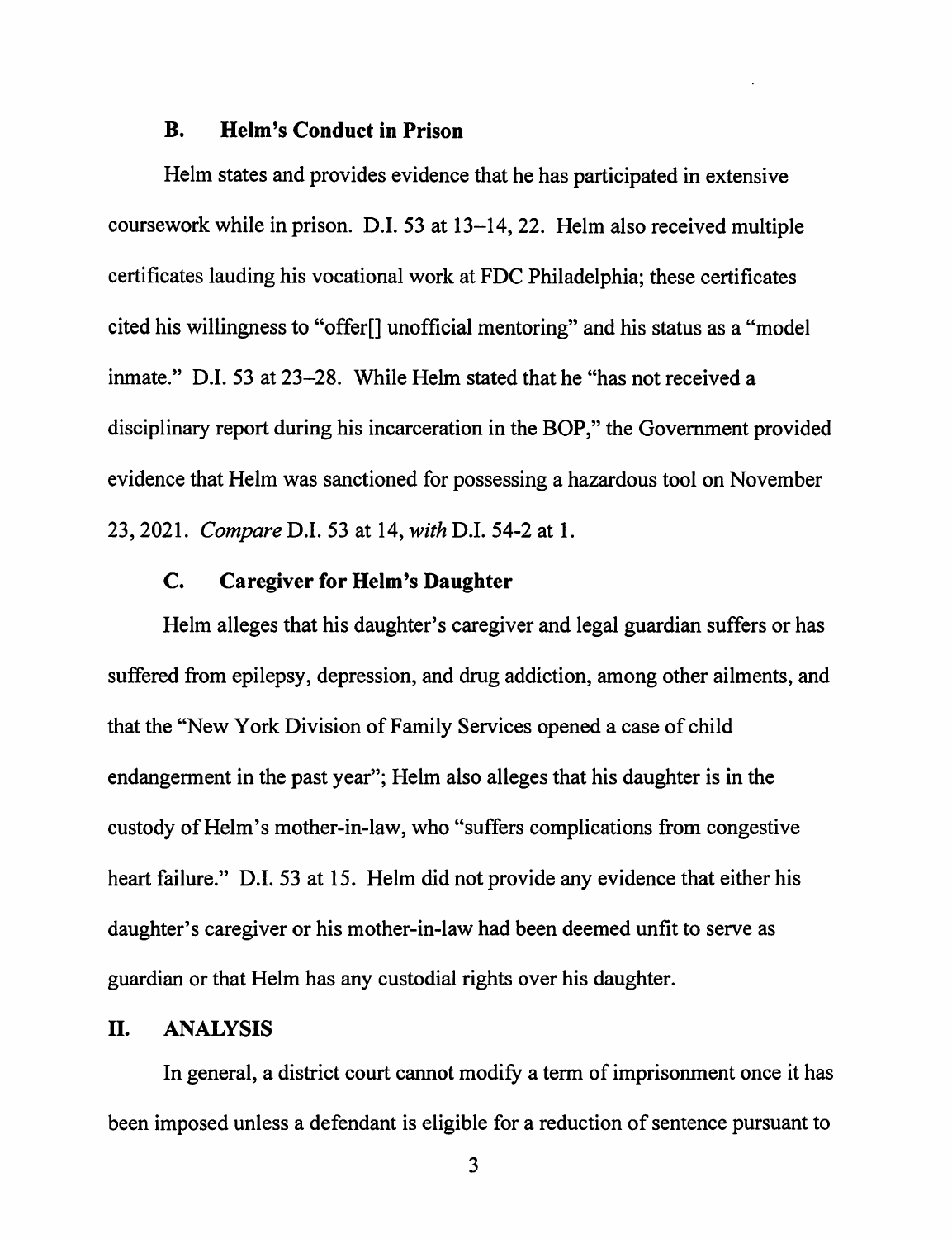18 U.S.C. § 3582(c). *Dillon v. United States,* 560 U.S. 817, 819, 130 S. Ct. 2683, 2687, 177 L. Ed. 2d 271 (2010) (quoting 18 U.S.C. § 3582(c)); *United States v. Mainor,* 725 F. App'x 85, 86 (3d Cir. 2018). Section 3582 was amended in 2018 as part of the First Step Act. Pub. L. No. 115-391, Sec. 603(b), 132 Stat. 5194, 5239 (Dec. 21, 2018). Before the enactment of the First Step Act, only the Director of the Bureau of Prisons could file a motion seeking a sentence reduction, sometimes also called "compassionate release." Now a motion may be filed by either the Director of the Bureau of Prisons or the defendant, except the defendant may not file a motion until "after [he or she] has fully exhausted all administrative rights to appeal a failure of the Bureau of Prisons to bring a motion on the defendant's behalf or the lapse of 30 days from the receipt of such a request by the warden of the defendant's facility, whichever is earlier ...." 18 U.S.C. §  $3582(c)(1)(A)$ . Here, Helm has filed the motion on his own behalf, and the Government concedes that Helm has met the exhaustion requirement. D.I. 54 at 5.

Although the First Step Act changed the process by which inmates can request a reduced sentence, it did not alter the statutory standards that must be met for that request to be granted. *United States v. Andrews,* 12 F.4th 255,258 (3d Cir. 2021) ("The First Step Act added the procedure for prisoner-initiated motions while leaving the rest of the compassionate-release framework unchanged."). The Sentencing Reform Act of 1984 established the statutory standard for reducing a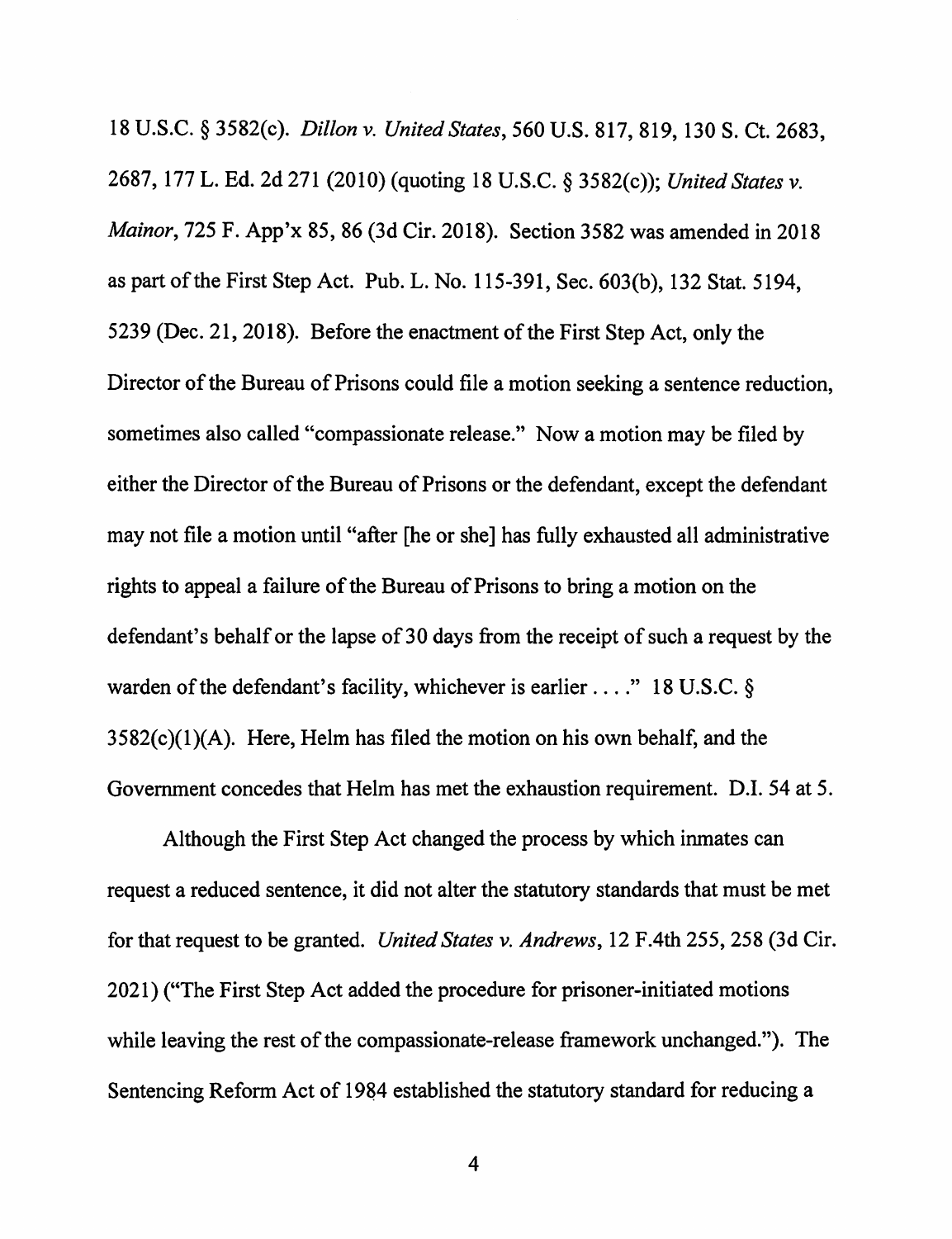sentence. Pub. L. No. 98-473, sec. 211, 98 Stat. 1837, 1987, 1998-99 (Oct. 12, 1984 ). Under that statute, a Court may reduce the term of imprisonment if it finds that "extraordinary and compelling reasons warrant such a reduction" and that "such a reduction is consistent with applicable policy statements issued by the Sentencing Commission"; additionally, the court must "consider[] the factors set forth in section  $3553(a)$  [the factors for sentencing] to the extent that they are applicable ...." 18 U.S.C. § 3582(c)(1)(A)(i).<sup>1</sup> The Sentencing Reform Act did not define what constitutes "extraordinary and compelling reasons," instead directing the Sentencing Commission to promulgate policy statements that do so. 28 U.S.C. §§ 994(a)(2)(C) and (t). Following enactment of the First Step Act, the Third Circuit has held that the Sentencing Commission's policy statements "can guide discretion" but may not serve "as an ultimate binding authority." *Andrews,*  12 F .4th at 260 (internal quotations and citations omitted). Under the relevant policy statement, U.S.S.G. § 1B1.13, a defendant is eligible for a sentence reduction if, after considering the factors set forth in 18 U.S.C. § 3553(a), the court determines that three criteria are satisfied: ( 1) "extraordinary and compelling reasons warrant the reduction"; (2) "the defendant is not a danger to the safety of

 $1$  § 3582(c)(1)(A) also permits compassionate release under certain circumstances for individuals at least 70 years of age. 18 U.S.C.  $\S 3582(c)(1)(A)(ii)$ . That provision is inapplicable here.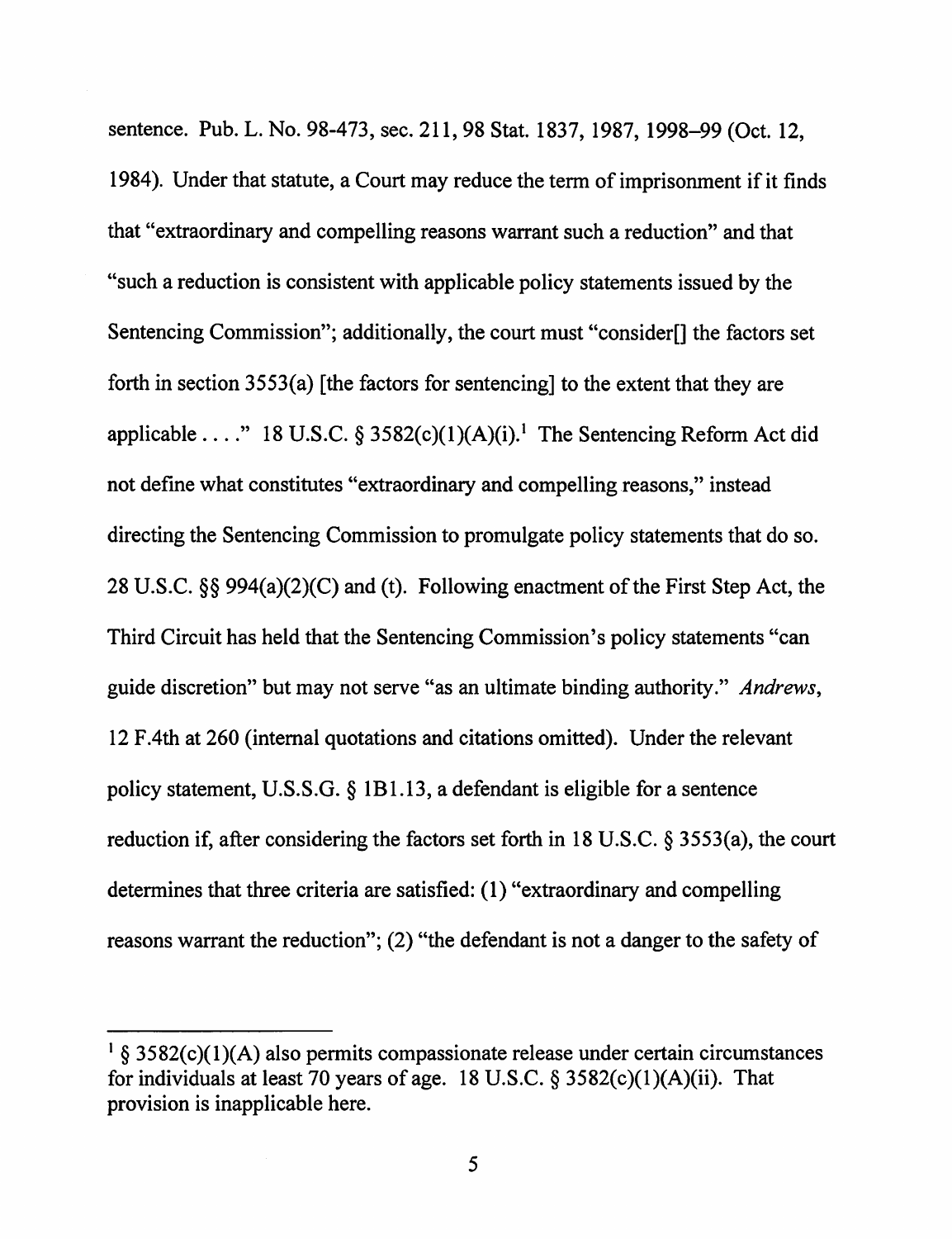any other person or to the community, as provided in 18 U.S.C.  $\S 3142(g)$ "; and (3) "the reduction is consistent with this policy statement." U.S. Sent'g Guidelines Manual§ lBI.13 (U.S. Sent'g Comm'n 2021).

### **A. Extraordinary and Compelling Reasons**

Helm asserts that his preexisting conditions, combined with his risk of contracting serious illness from COVID-19; the incapacity of his daughter's caregiver; and his behavior while in prison collectively and individually constitute "extraordinary and compelling" reasons for compassionate release. D.I. 53 at 1.

While only a guide, the policy statement is helpful here. U.S.S.G. § 1B1.13 was first issued in November 2006 and its "Application Notes" section has been amended substantively at least three times since then. The Application Notes contain four categories of extraordinary and compelling reasons: ( 1) "Medical Condition of the Defendant," (2) "Age of the Defendant," (3) "Family Circumstances," and (4) "Other Reasons." U.S. Sent'g Guidelines Manual§ lBI.13 cmt. I. The second and fourth categories are inapplicable here: The "Age of the Defendant" reason requires Helm to be at least 65 years old, which he is not. *Id.* at cmt. 1(B). The catchall "Other Reasons" requires a determination of "an extraordinary or compelling reason" by the Director of the Bureau of Prisons. *Id.*  at cmt. l(D). Because Helm filed this motion on his own behalf, the Director has made no such determination. The "Medical Conditions of Defendant" and "Family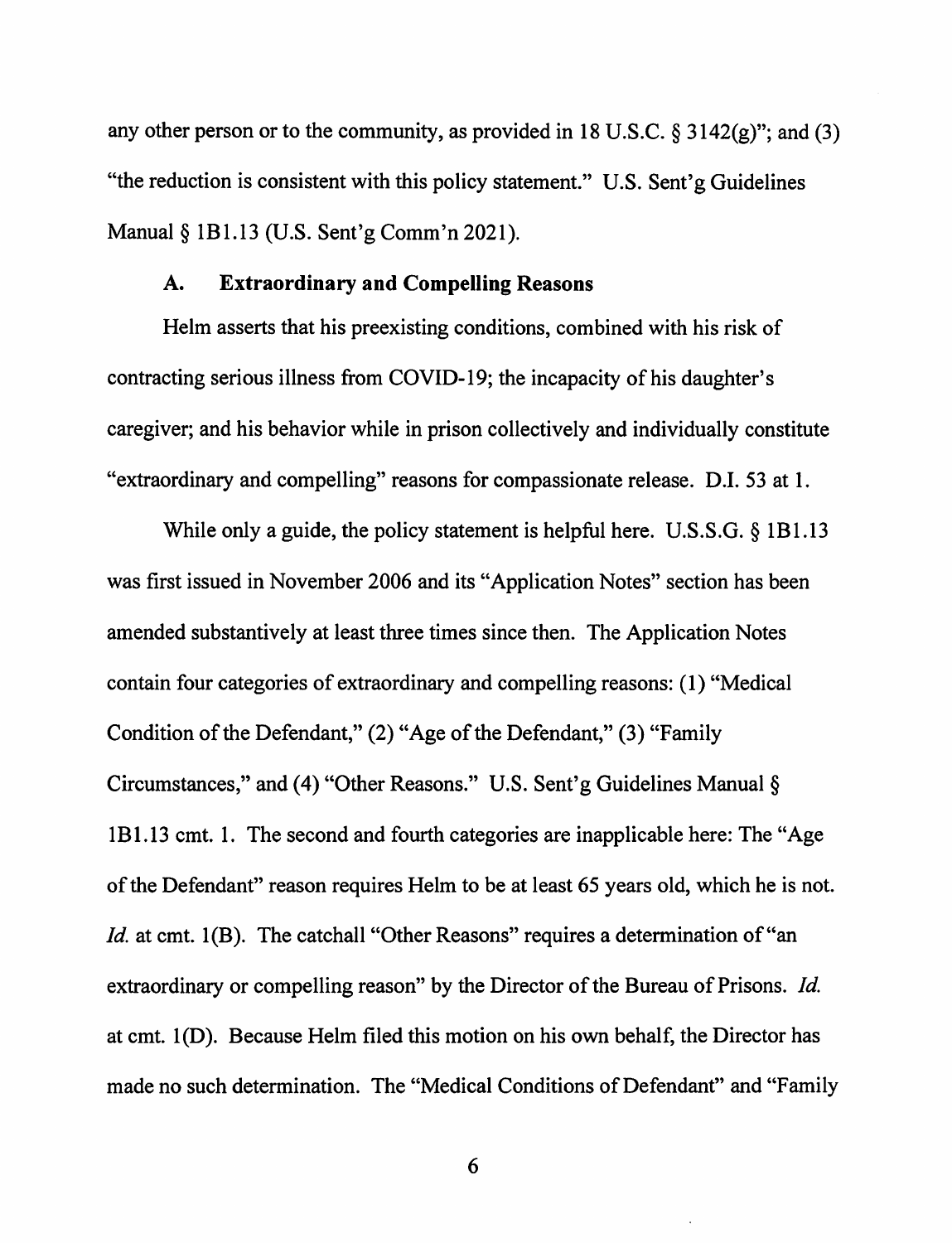Circumstances" reasons are potentially applicable. Helm also cites to his behavior while incarcerated, though it is not a consideration under the policy statement.

Additionally, I consider in guiding my analysis the ordinary and legal meanings of"extraordinary" and "compelling." Merriam Webster's Unabridged Dictionary defines "extraordinary" as "exceptional to a very marked extent" or "far from common," *Extraordinary,* Merriam Webster's Unabridged Dictionary (Accessed Feb. 25, 2022), https://unabridged.merriam-

webster.com/unabridged/extraordinary, and defines "compelling" most pertinently as "tending to convince or convert by or as if by forcefulness of evidence," *Compelling,* Merriam Webster's Unabridged Dictionary (Accessed Feb. 25, 2022), https://unabridged.merriam-webster.com/unabridged/compelling. Black's Law Dictionary defines "extraordinary" as "[b]eyond what is usual, customary, regular, or common," *Extraordinary,* Black's Law Dictionary (11th ed. 2019), and

"compelling need" as "[a] need so great that irreparable harm or injustice would

result if it is not met," *Compelling Need,* Black's Law Dictionary (11th ed. 2019).

*See also United States v. Andrews,* 2020 WL 4812626 (E.D. Pa. Aug. 19, 2020)

(citing to Black's Law Dictionary), aff'd, 12 F.4th 255.

## **1. Helm's Medical Conditions in Light of the COVID-19 Pandemic**

In determining whether Helm's medical conditions, in conjunction with the COVID-19 pandemic, meet the "extraordinary and compelling" standard, the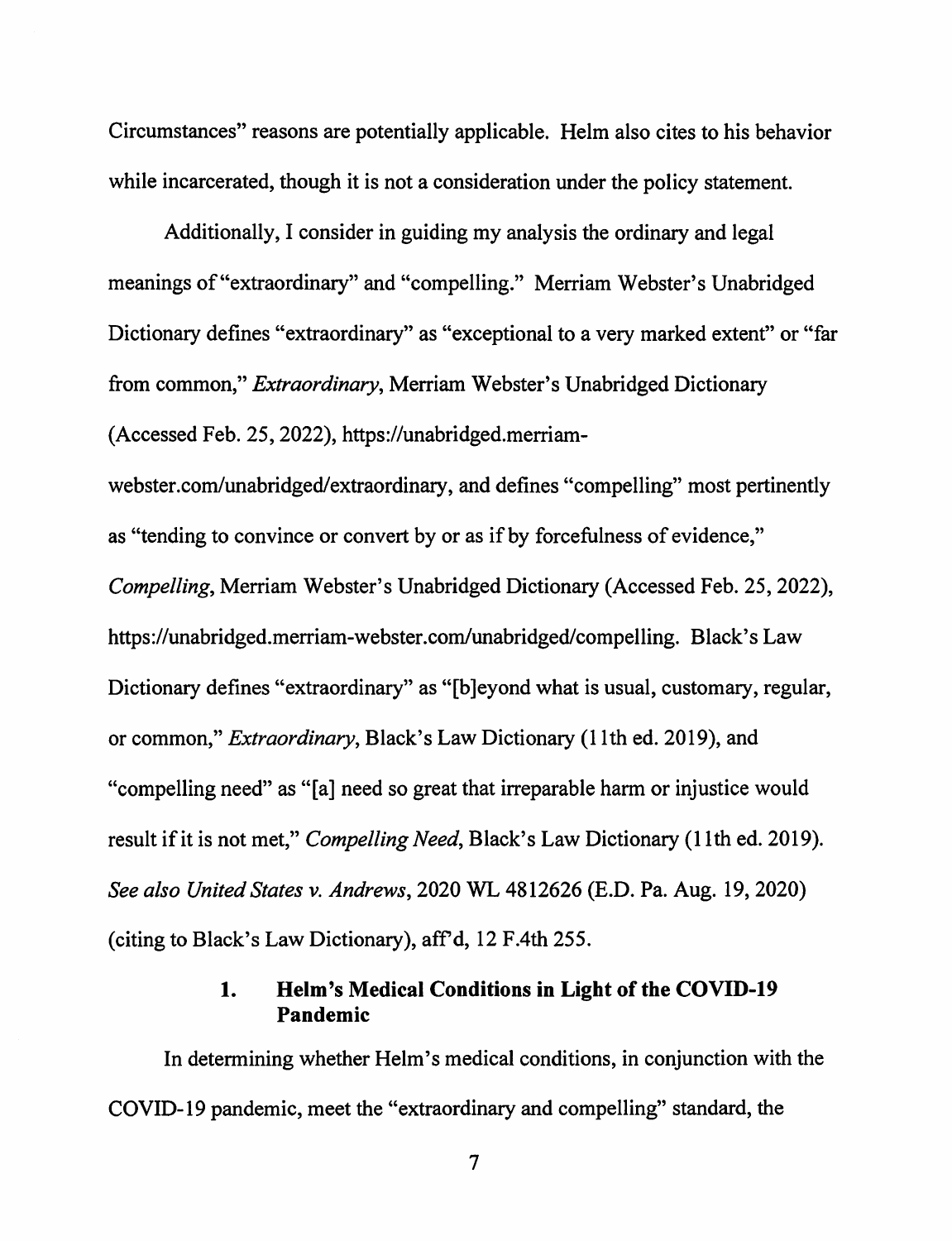Application Notes to U.S.S.G. § 1B1.13 again provide useful guidance. *Andrews,*  12 F .4th at 260 ("Because Congress reenacted the compassionate-release statute without any alterations to the phrase 'extraordinary and compelling reasons,' it was reasonable for the court to conclude that the phrase largely retained the meaning it had under the previous version of the statute [that pointed to U.S.S.G. § 1B1.13]." ( citation omitted)). The Application Notes divide the "Medical Condition of the Defendant" into two subcategories: (i) terminal illness and (ii) non-terminal illness. Specifically, they state that the medical condition of the defendant constitutes an extraordinary and compelling reason if:

> (i) The defendant is suffering from a terminal illness (i.e., a serious and advanced illness with an end of life trajectory). A specific prognosis of life expectancy (i.e., a probability of death within a specific time period) is not required. Examples include metastatic solid-tumor cancer, amyotrophic lateral sclerosis (ALS), end-stage organ disease, and advanced dementia. [or]

> > $(ii)$  The defendant is—

(1) suffering from a serious physical or medical condition,

(II) suffering from a serious functional or cognitive impairment, or

(III) experiencing deteriorating physical or mental health because of the aging process, that substantially diminishes the ability of the defendant to provide self-care within the environment of a correctional facility and from which he or she is not expected to recover.

U.S. Sent'g Guidelines Manual§ 1B1.13 cmt. l(A) (U.S. Sent'g Comm'n 2018).

The Sentencing Commission explained that non-terminal illnesses were "intended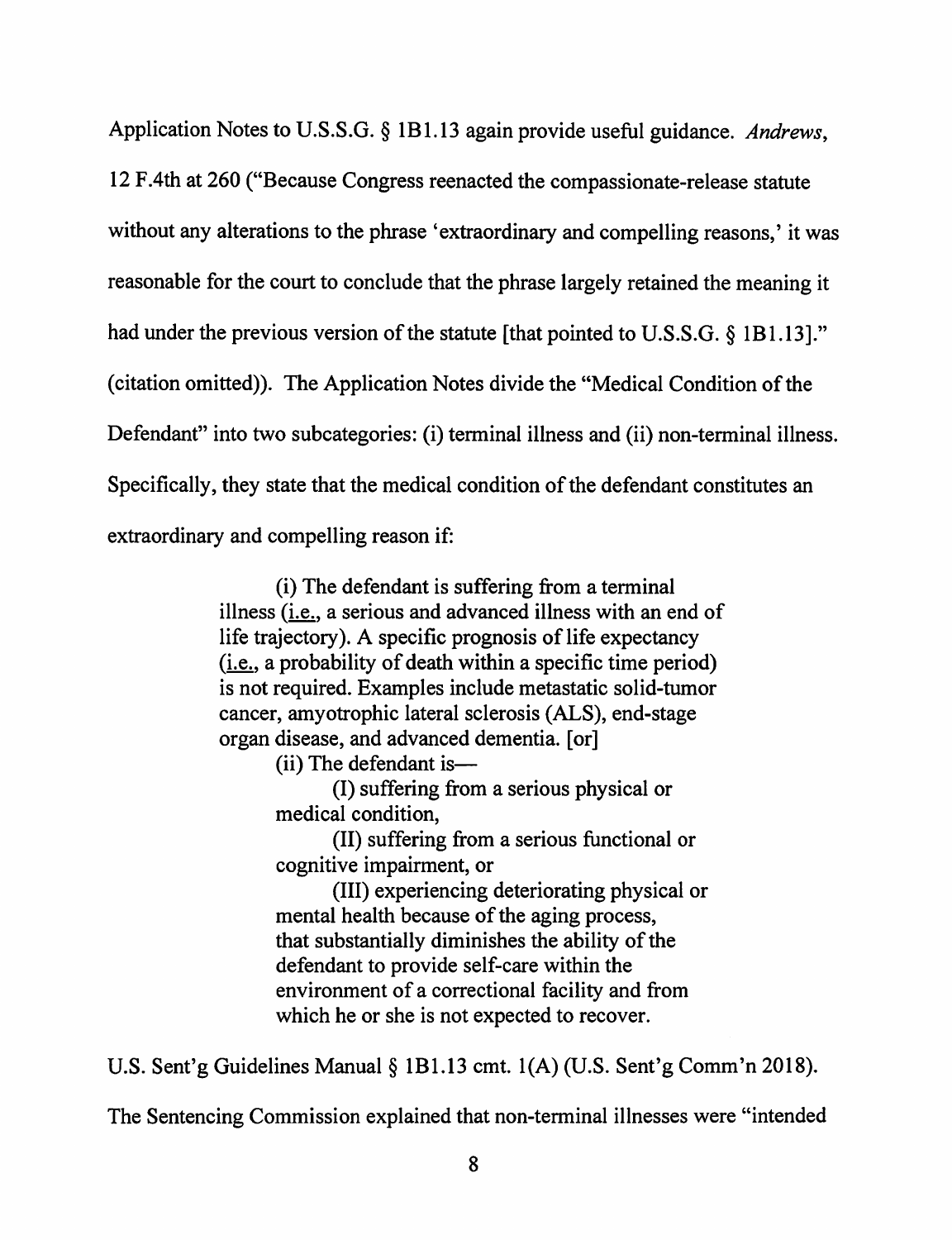to include a wide variety of permanent, serious impairments and disabilities, whether functional or cognitive, that make life in prison overly difficult for certain inmates." Amend. 799 to U.S. Sent'g Guidelines Manual§ 1B1.13. 1 (U.S. Sent'g Comm'n 2016).

In his motion, Helm does not claim that he is currently diagnosed with a terminal illness or a "serious" non-terminal illness that "substantially diminishes" his ability to provide self-care, as required by Sentencing Commission's policy statement. Instead, Helm contends that his asthma and, as the Government notes, history of smoking, in combination with the COVID-19 pandemic, create a heightened risk that he will die or suffer "grave health consequences associated with  $[COVID-19] \ldots$ ." D.I. 53 at 8; D.I. 55 at 5.<sup>2</sup> The Government contests Helm's alleged asthma, D.I. 55 at 4–5, 26–28, but I assume for purposes of deciding this motion that Helm has asthma. The issue is whether Helm's alleged increased risk of health consequences associated with COVID-19 is "extraordinary

<sup>&</sup>lt;sup>2</sup> The Government concedes that an inmate never offered a COVID-19 vaccine who has asthma or a history of smoking would meet the policy statement's standard of "suffering from a serious physical or medical condition ... that substantially diminishes the ability of the defendant to provide self-care within the environment of a correctional facility .... " D.I. 54 at 15, 16 n. 5. Here, Helm received a COVID-19 vaccine, so I need not consider the Government's contention. D.I. 55, Exhibit A (medical records of Nov. 23, 2020).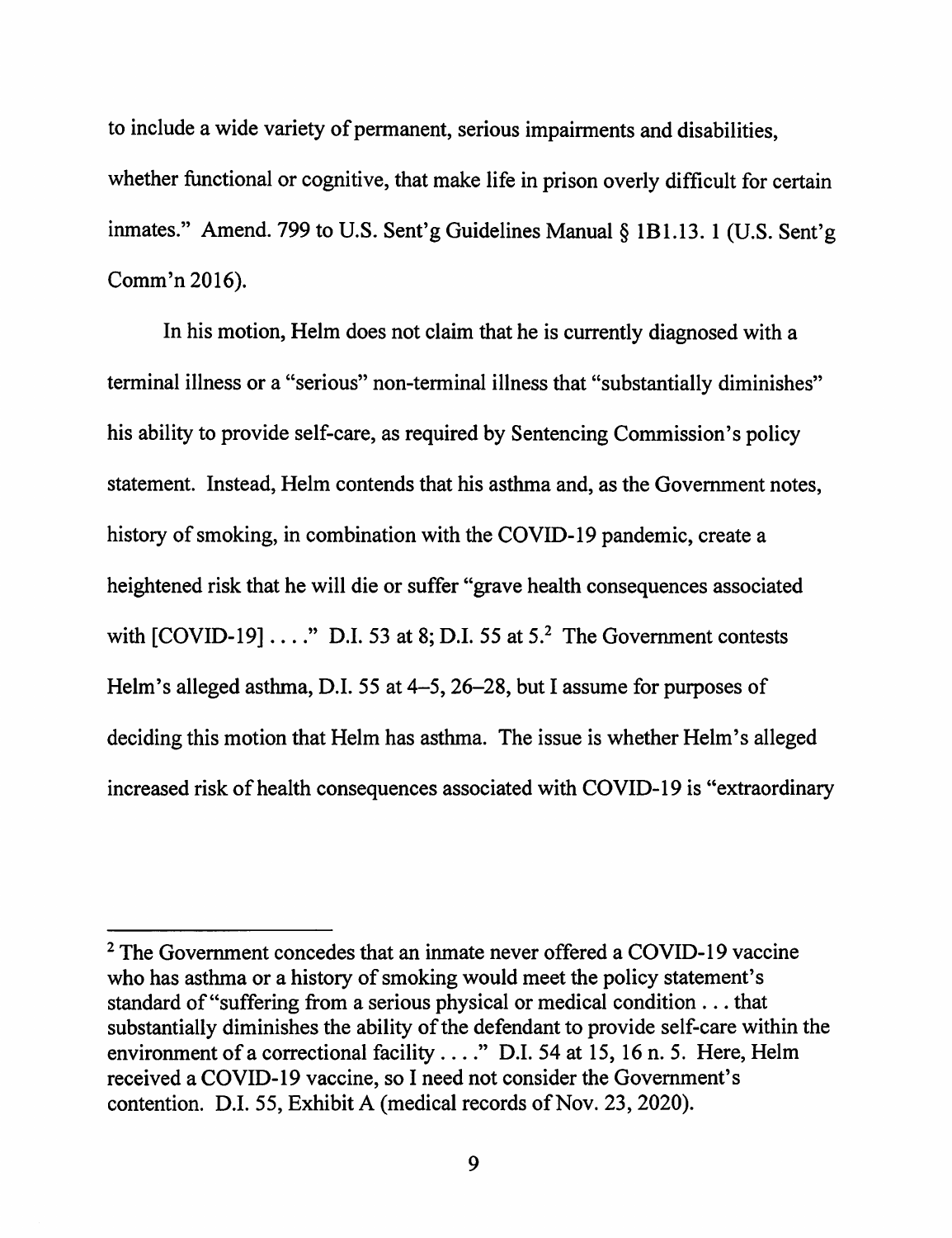and compelling" under  $\S 3582(c)(1)(A)(i)$  in light of the guidance U.S.S.G.  $\S$ 1B1.13 provides.

I find that Helm's preexisting conditions fall short of showing a risk of becoming "grave[ly ]" ill from COVID-19. The Third Circuit has held that "the mere existence of COVID-19 in society and the possibility that it may spread to a particular prison alone cannot independently justify compassionate release." *United States v. Raia,* 954 F .3d 594, 597 (3d Cir. 2020); *see also United States v. Roeder,* 803 F. App'x 157 n.16 (3d Cir. 2020) ("[T]he existence of some health risk to every federal prisoner as the result of this global pandemic does not, without more, provide the sole basis for granting release to each and every prisoner within our Circuit."). Having asthma or a history of smoking and risking exposure to COVID-19 is common or usual, rather than extraordinary. And the Third Circuit has repeatedly upheld the denial of motions by inmates suffering from asthma for sentence reductions during the COVID-19 pandemic, even when the inmate's asthma was paired with other serious comorbidities. *See, e.g., United States v. Hill, 2022 WL 456327, at \*1 (3d Cir. Feb. 15, 2022) (chronic liver disease and* asthma); *United States v. Millhouse,* 2022 WL 396100, at \*1-2 (3d Cir. Feb. 9, 2022) (cardiac disease and asthma); *United States v. Holloway,* 2022 WL 216976, at \*1 (3d Cir. Jan. 25, 2022) (mild obesity, hypertension, and asthma). The Third Circuit has, on at least one occasion, treated smoking similarly. *United States v.*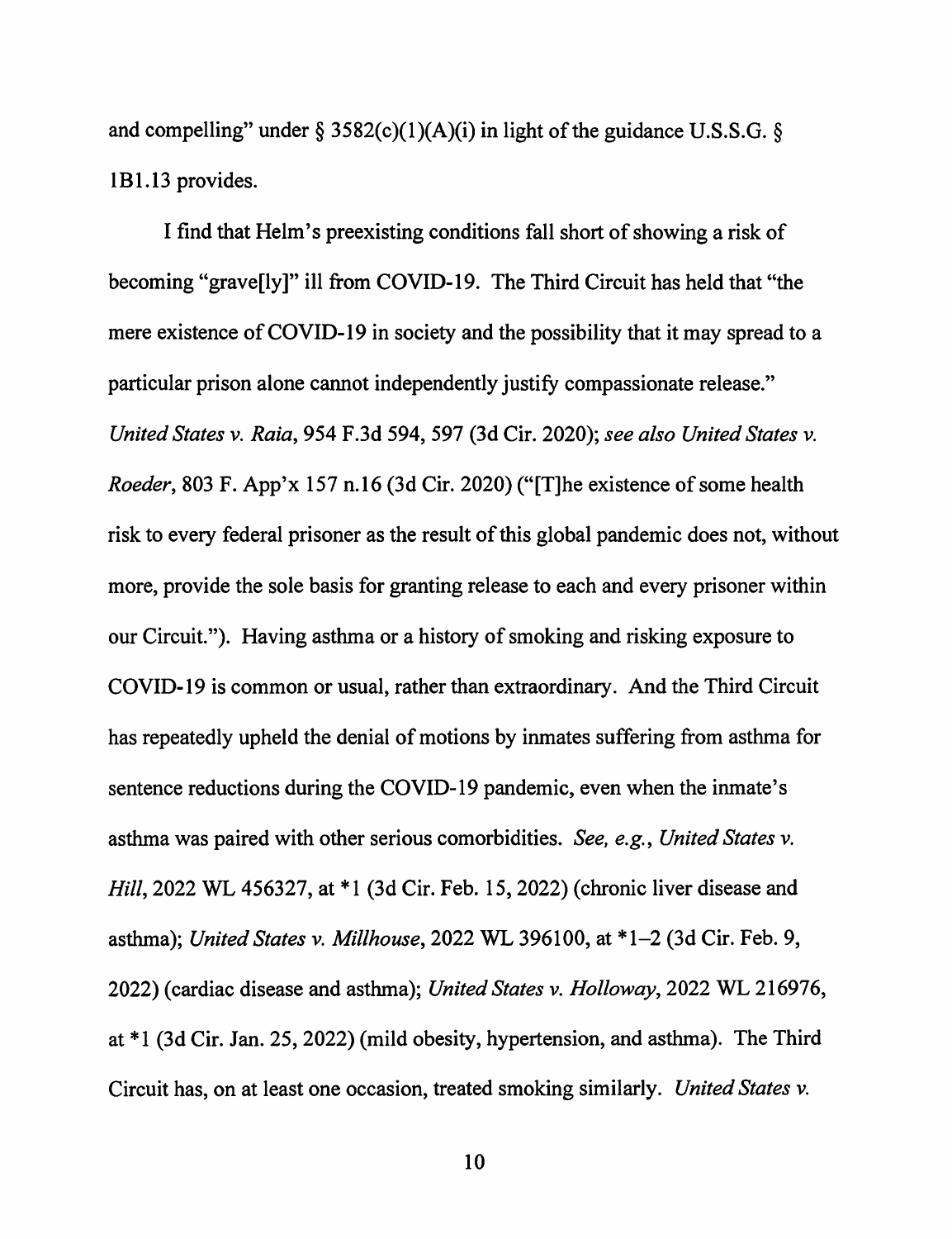*Nichols,* 849 F. App'x 334,335 (3d Cir. 2021) (smoking and family history of heart disease); *see also United States v. Fertides,* 2021 WL 5918301, at \*1 (2d Cir. Dec. 15, 2021) (finding no abuse of discretion in denying compassionate release despite inmate's asthma, obesity, and history of smoking in light of COVID-19); *United States v. Woodley,* 2021 WL 3871910, at \*2 (6th Cir. June 29, 2021) (same, but well-controlled asthma, smoking, and high cholesterol).

Helm has presented no medical or other records to indicate poor health that would increase the likelihood that COVID-19 would cause him severe illness. According to the Presentence Investigation Report, Helm self-reported that he was "healthy," despite his asthma. D.I. 40  $\sqrt{\|}$  116-17. And Helm has not alleged any change to his health status, nor do Helm's medical records support one. *See* D.I. 55, Exhibit A. Further, the BOP has taken various steps to reduce the likelihood that Helm will contract COVID-19. As noted above, the Government reports that the BOP had fully vaccinated roughly 70 percent of Fort Dix's inmate population as of January 11, 2022, and has taken extensive measures to control COVID-19's spread. D.I. 54 at 5-9. Helm's vaccination provides important additional protection. *See, e.g.,* Modema COVID-19 Vaccine 48, Food & Drug Admin. (Dec. 17, 2020), https://www.fda.gov/media/144434/download (finding an mRNA vaccine protects those with "mild to severe asthma" from symptomatic COVID-19). As such, Helm's asthma and history of smoking, in combination with the risk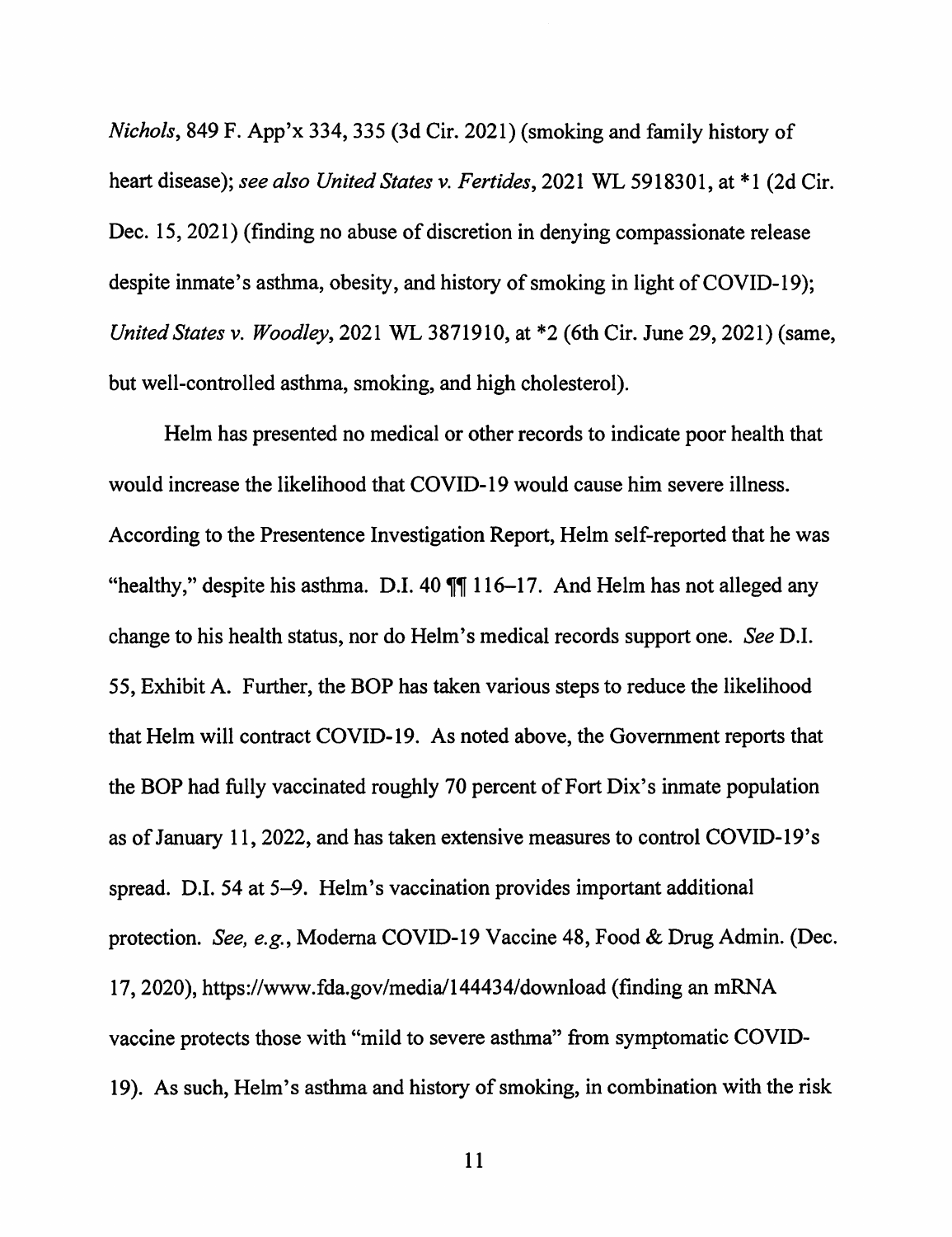of contracting COVID-19 in light of current BOP efforts, is neither extraordinary nor compelling.

### **2. Helm's Family Circumstances**

Under the Sentencing Guidelines, "Family Circumstances" requires the death or incapacitation of either: (1) the caregiver of the defendant's minor children or (2) the defendant's spouse or registered partner. U.S. Sent'g Guidelines Manual  $\S$  1B1.13 cmt. 1(C). I agree with Helm that this policy statement provides useful guidance. *See* D.I. 53 at 15 (citing U.S.S.G. § lBl.13).

Helm alleges that his daughter's caregiver and legal guardian suffers or has suffered "from epilepsy on a regular basis[,] ... bipolar disorder, depression[,] [] suicidal thoughts[,] ... alcoholism[] [and] drug abuse issues"; he further alleges that the "New York Division of Family Services opened a case of child endangerment in the past year." D.I. 53 at 15. According to Helm, his "daughter is currently being cared for by [Helm]'s mother-in-law ... , who currently suffers complications from congestive heart failure." D.I. 53 at 15. Helm raised many of these concerns with me previously at sentencing. Tr. at 10-14. But Helm provides no evidence that his mother-in-law's condition has or would likely render her incapable of being the caregiver for Helm's daughter. Further, Helm does not provide any evidence that New York or any other state has adjudged his daughter's legal guardian incapable or unfit. Additionally, as the Government notes, "it is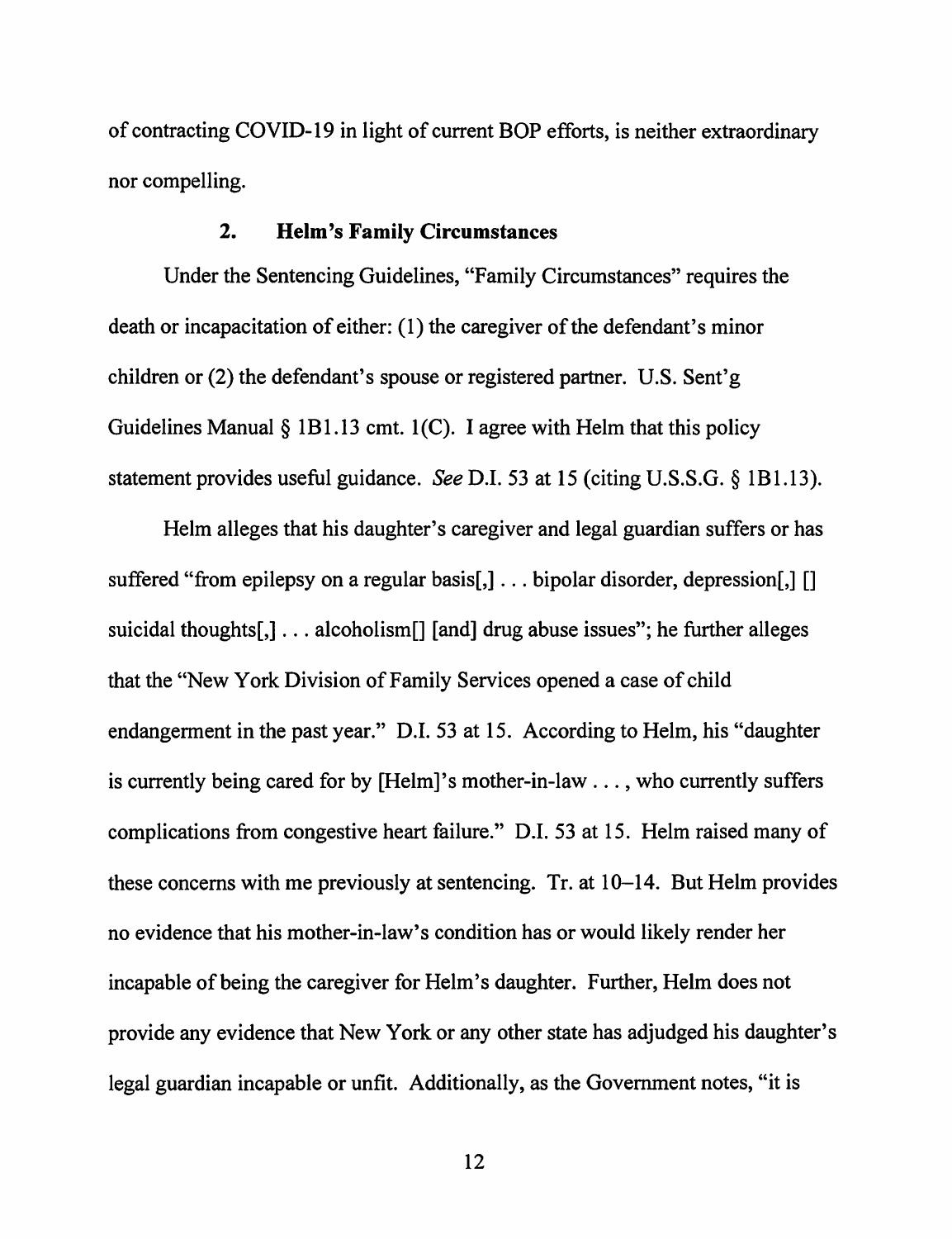unclear whether [Helm] has any custodial rights with respect to his child or whether, if released, those rights would be recognized and he would actually be awarded custody of his daughter." D.I. 54 at 31. A state may well deny Helm custody, since authorities found marijuana and other related paraphernalia in Helm's daughter's bedroom, and Helm has committed several prior offenses. D.I. 40  $\mathbb{I}$  20, 50-78. Thus, Helm has not established that, even if his daughter's current caregivers were unable to care for the child, Helm would be able to do so. Helm's family circumstances do not tend to "convince or convert ... by forcefulness of evidence," *Compelling,* Merriam Webster's Unabridged Dictionary, *supra,* and do not constitute an extraordinary and compelling reason for a sentence reduction.

#### **3. Helm's Behavior While Incarcerated**

Helm's participation in coursework while in prison, D.I. 53 at 22, is consistent with the rehabilitative goals of sentencing, 18 U.S.C. § 3553(a)(2)(D), and thus is neither extraordinary nor compelling. Similarly, commendations for Helm's effective use of technical vocational skills at FDC Philadelphia, D.I. 53 at 23-27, bode well for Helm's prospects upon release, but are not exceptional to a marked extent; further, I considered some of these commendations at sentencing, *see* Tr. at 16-18. The record contradicts Helm's assertion that he "has not received a disciplinary report during his incarceration in the BOP." *Compare* D.I. 53 at 14,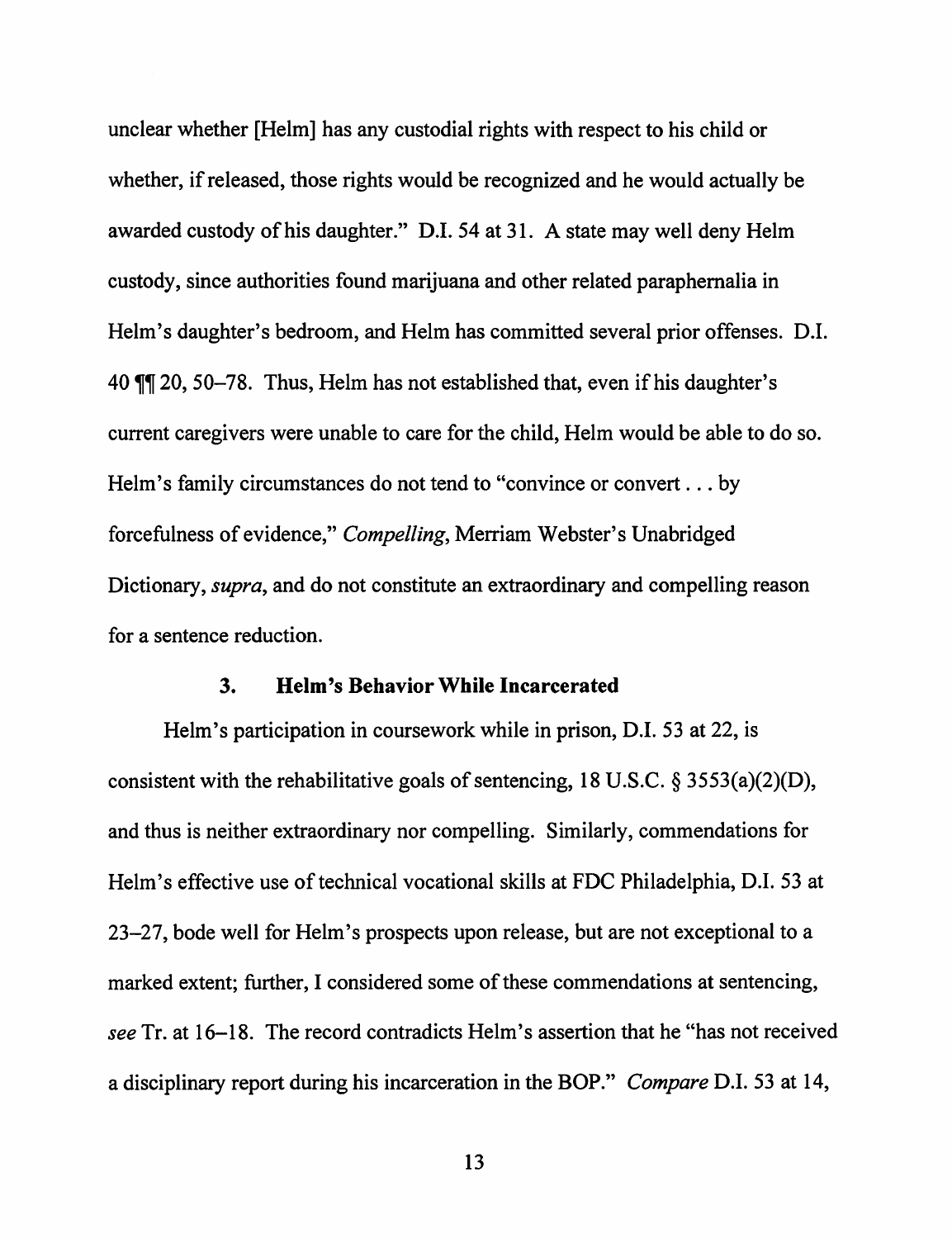*with* D.I. 54-2 at 1 (sanctioning Helm for possessing a hazardous tool on Nov. 23, 2021 ). Thus, Helm's work and alleged good behavior while incarcerated do not constitute extraordinary and compelling grounds for compassionate release.

### **4. Joint Consideration of Factors**

Helm's medical conditions in light of the COVID-19 pandemic, family circumstances, and behavior while incarcerated are also not extraordinary and compelling when considered jointly. Helm provides no additional considerations that arise when evaluating these factors in light of one another, and I am unable to ascertain any. For example, severe health risks would make it less likely that Helm could adequately care for his daughter. That a prisoner has a common ailment during a global pandemic, difficult family circumstances, and a record of efforts at rehabilitation does not rise to the level of extraordinary and compelling.

Therefore, Helm has not demonstrated an extraordinary and compelling reason for compassionate release, and that alone is sufficient to deny Helm's motion.

#### **B.** § **3553(a) Factors**

Even if Helm had demonstrated an extraordinary and compelling reason for compassionate release, I would still deny his motion after considering the factors set forth in 18 U.S.C. § 3553(a). *United States v. Cole,* 859 F. App'x 634,635 (3d Cir. 2021) (finding§ 3553(a) factors were an independent ground to deny a request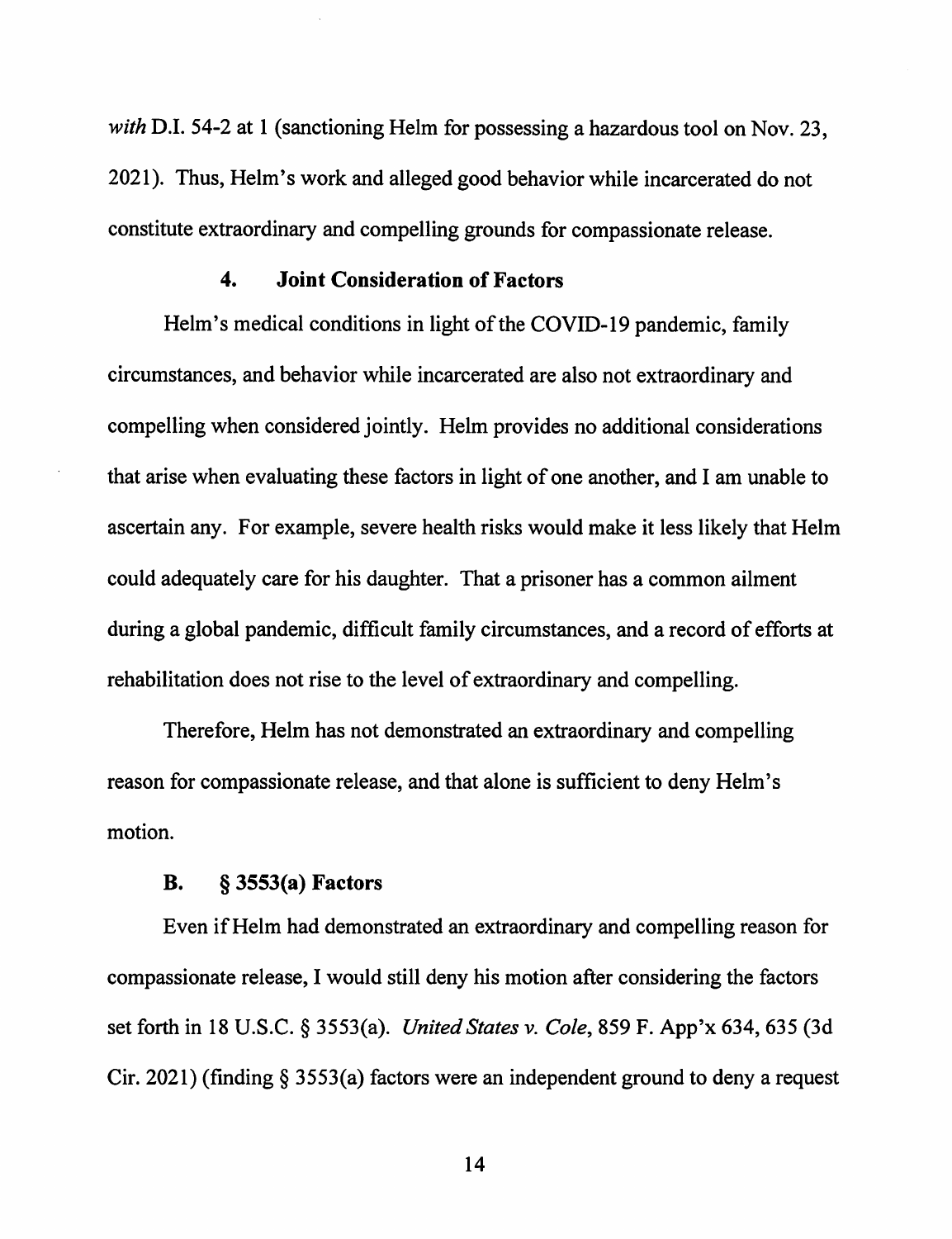for compassionate release due to compelling family circumstances). As an initial matter, I considered these same factors at the time of sentencing on October 1, 2020, only 13 months prior to Helm's motion. *See* Tr. at 38-43, 45. Little has changed, and the factors support continued incarceration. *See Holloway,* 2022 WL 216976, at \*1 (considering the District Court's recent evaluation of the sentencing factors in denying compassionate release).

The "nature and circumstances of [Helm's] offense" included possession of controlled substances ( with intent to distribute) and of a firearm while on probation for a similar offense, and requiring Helm to serve out his sentence will better deter Helm from committing these crimes. 18 U.S.C.  $\S$  3553(a)(1); D.I. 40  $\mathbb{II}$  13-22. Helm's criminal history and violation of probation further support the need for deterrence, and police discovery of drugs and related paraphernalia stored in Helm's daughter's bedroom supports the need to protect the public. 18 U.S.C. §  $3553(a)(2)$ ; D.I. 40  $\mathbb{M}$  13, 16, 20, 47-79. Additionally, Helm has served less than half of his sentence; the lack of time to realize the sentence's deterrent and protective value weighs against granting compassionate release. *See United States v. Aguibi,* 858 F. App'x 485,487 (3d Cir. 2021) {"The District Court also reasonably determined that the fact that [the prisoner] had served less than half of his 180-month sentence weighed against him." (citation omitted)). The relevant Sentencing Commission policy statement, U.S.S.G. § lBl.13, does not support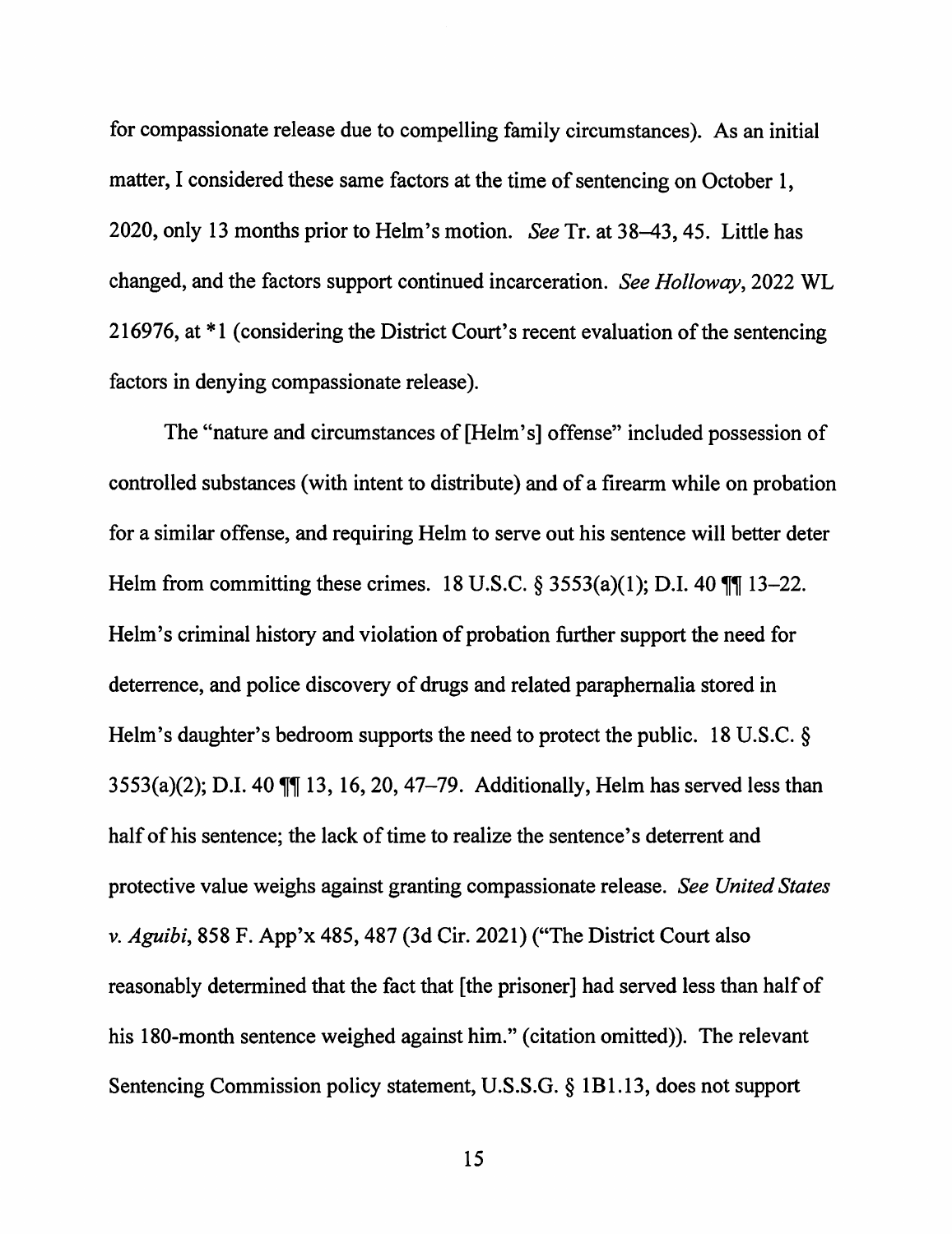compassionate release, as explained above, and granting compassionate release would create sentencing disparities, not avoid them. 18 U.S.C. § 3553(a)(5), (a)(6). Victim restitution is not relevant here. 18 U.S.C.  $\S$  3553(a)(7).

Finally, the kinds of sentences available and their established ranges weigh against compassionate release. 18 U.S.C. § 3553(a)(3), (a)(4). Helm's Sentencing Guidelines range for imprisonment was 110-137 months. Tr. at 3, 8. I granted, without objection from the Government, a downward departure of Helm's criminal history category, resulting in a Guideline range of 100–125 months. Tr. at 8. Thus, Helm's 72-month sentence reflects an additional downward variance of 28 months. The Third Circuit has upheld district courts' consideration of a downward variance in evaluating a motion for compassionate release. *See, e.g., United States v. Thomas,* 2022 WL 296594, at \* I (3d Cir. Feb. 1, 2022) ("[The district court] also observed that Thomas had served less than one-third of his term of imprisonment—which, as noted, already included a seven-year downward variance from the Guidelines range. Under these circumstances, the Court did not abuse its discretion in finding that the  $\S$  3553(a) factors defeated Thomas's petition for release."); *United States v. McLean,* 2021 WL 5896527, at \*2 (3d Cir. Dec. 14, 2021) (upholding on appeal the district court's consideration of a downward variance in evaluating § 3553(a) factors). Thus, the § 3553 factors weigh against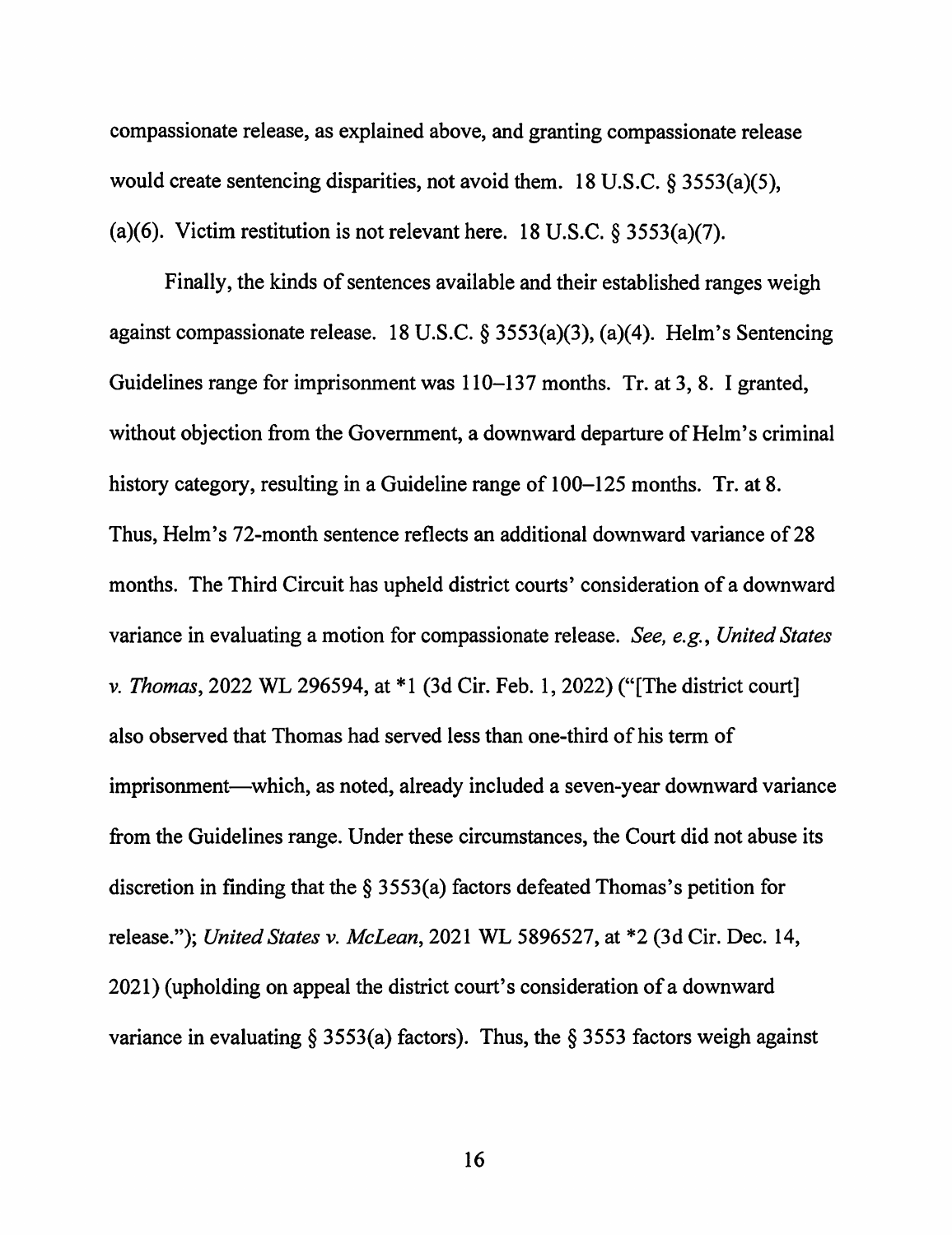compassionate release, even when balanced against the medical conditions, family circumstances, and good behavior that Helm raised.

# III. **CONCLUSION**

Since Helm has not provided extraordinary and compelling reasons for release and since the§ 3553(a) factors weigh against release, I will deny Helm's motion for compassionate release.

The Court will enter an Order consistent with this Memorandum Opinion.